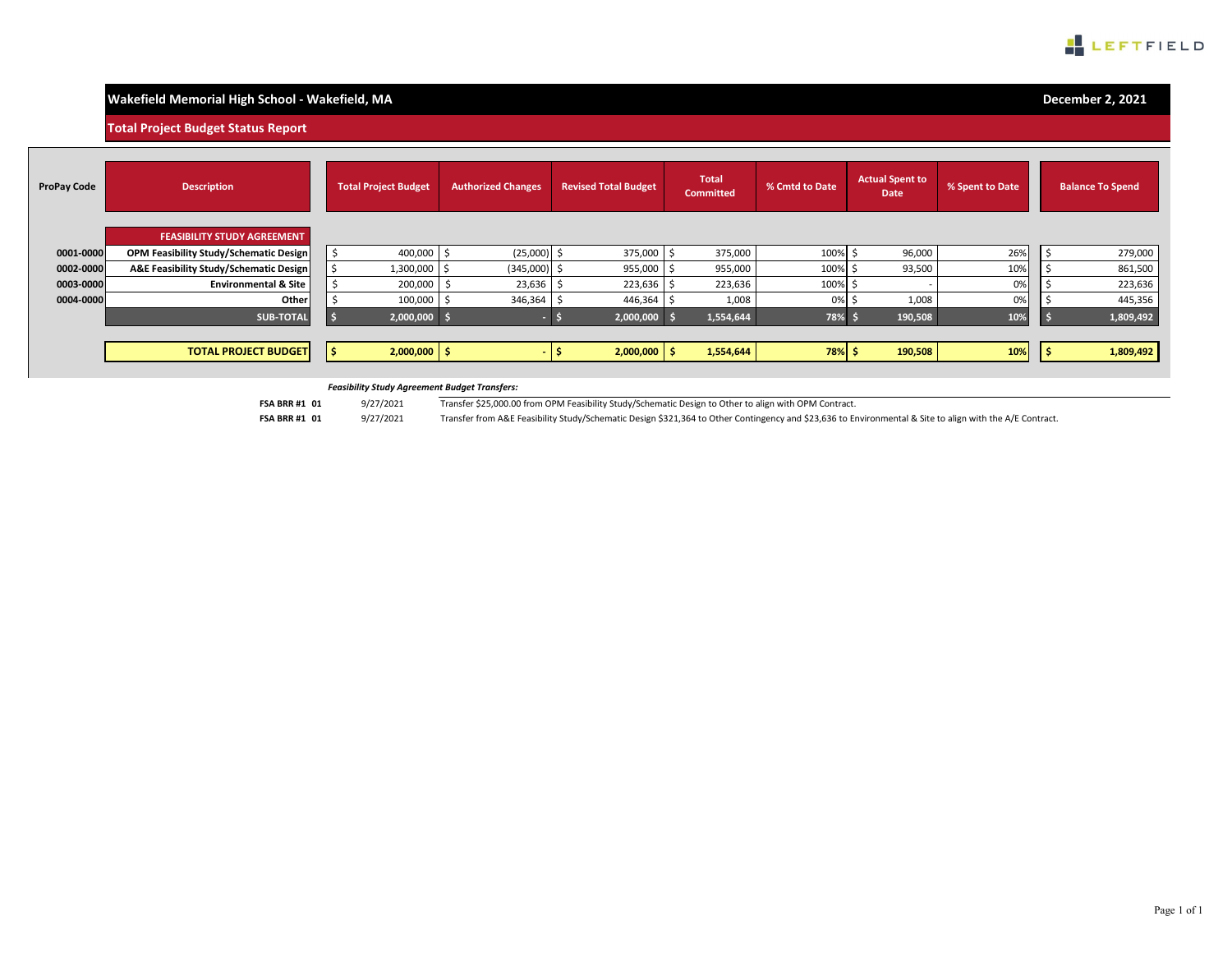|    | <b>Activity Name</b>                                                                          | Duration | 2021<br>2022<br>Start<br>Finish |                |         |          |          |         |                          |       |            |               |      |      |        |           |               |            |                                           |
|----|-----------------------------------------------------------------------------------------------|----------|---------------------------------|----------------|---------|----------|----------|---------|--------------------------|-------|------------|---------------|------|------|--------|-----------|---------------|------------|-------------------------------------------|
|    |                                                                                               | (Days)   | Date                            | Date<br>Sept   | Oct     | Nov      | Dec      | Jan     | Feb                      | Mar   | Apr        | May           | Jun  | Jul  | Aug    | Sept      | Oct           | Nov        | Dec                                       |
|    | 24 Module 3 - Feasibility Study                                                               | 268.00   | $9/27/21$ 6/22/22               |                |         |          |          |         |                          |       |            |               | -0   |      |        |           |               |            |                                           |
| 25 | <b>Preliminary Design Program (PDP)</b>                                                       | 164.00   | 9/27/21 3/10/22                 |                |         |          |          |         |                          |       |            |               |      |      |        |           |               |            |                                           |
| 26 | Kick off meeting with MSBA                                                                    | 0.00     | 9/27/21 9/27/21                 | $\bigcirc$     |         |          |          |         |                          |       |            |               |      |      |        |           |               |            |                                           |
| 27 | <b>Evaluation of Existing Conditions</b>                                                      | 42.00    | 9/28/21 11/8/21                 |                |         |          |          |         |                          |       |            |               |      |      |        |           |               |            |                                           |
| 28 | <b>Educational Visioning and Program</b>                                                      | 86.00    | $10/14/21$ 1/7/22               |                |         |          |          |         |                          |       |            |               |      |      |        |           |               |            |                                           |
| 29 | Prepare Districts Educational Program                                                         | 86.00    | $10/14/21$ 1/7/22               |                |         |          |          |         |                          |       |            |               |      |      |        |           |               |            |                                           |
| 34 | Initial Space Summary                                                                         | 68.00    | 11/1/21                         | $\vert$ 1/7/22 |         |          |          |         |                          |       |            |               |      |      |        |           |               |            |                                           |
| 35 | Site Development Requirements                                                                 | 82.00    | $10/18/21$ 1/7/22               |                |         |          |          |         |                          |       |            |               |      |      |        |           |               |            |                                           |
| 36 | Preliminary Evaluation of Alternatives                                                        | 48.00    | $12/11/21$ 1/27/22              |                |         |          |          |         |                          |       |            |               |      |      |        |           |               |            |                                           |
| 37 | Local Actions and Approvals - SBC meeting to                                                  | 0.00     | $1/27/22$   $1/27/22$           |                |         |          |          |         |                          |       |            |               |      |      |        |           |               |            |                                           |
|    | approve PDP Submission<br>Submit PDP to MSBA                                                  | 0.00     | 2/3/22                          | 2/3/22         |         |          |          |         | $\overline{\phantom{a}}$ |       |            |               |      |      |        |           |               |            |                                           |
| 38 | <b>MSBA Staff PDP Review</b>                                                                  | 21.00    | 2/4/22                          | 2/24/22        |         |          |          |         |                          |       |            |               |      |      |        |           |               |            |                                           |
| 39 | District Response to MSBA PDP Comments                                                        | 14.00    | 2/25/22 3/10/22                 |                |         |          |          |         |                          |       |            |               |      |      |        |           |               |            |                                           |
| 40 | <b>Preferred Schematic Report (PSR)</b>                                                       | 139.00   | 2/4/22                          | 6/22/22        |         |          |          |         |                          |       |            |               | --   |      |        |           |               |            |                                           |
| 41 | Update Evaluation of Existing Conditions                                                      | 14.00    | $2/4/22$ 2/17/22                |                |         |          |          |         |                          |       |            |               |      |      |        |           |               |            |                                           |
| 42 | <b>Final Evaluation of Alternatives</b>                                                       | 49.00    | 2/4/22                          | 3/24/22        |         |          |          |         |                          |       |            |               |      |      |        |           |               |            |                                           |
| 43 | <b>Develop Preferred Solution</b>                                                             | 28.00    | 3/25/22 4/21/22                 |                |         |          |          |         |                          |       |            |               |      |      |        |           |               |            |                                           |
| 44 | Local Actions and Approvals - SBC meeting to                                                  |          | $4/21/22$ $4/21/22$             |                |         |          |          |         |                          |       |            |               |      |      |        |           |               |            |                                           |
| 45 | approve PSR Submission                                                                        | 0.00     |                                 |                |         |          |          |         |                          |       | $\bigcirc$ |               |      |      |        |           |               |            |                                           |
| 46 | Submit PSR to MSBA (MSBA Schedule Deadline<br>5/4/21)                                         | 0.00     | 5/4/22                          | 5/4/22         |         |          |          |         |                          |       |            | $\bm{\nabla}$ |      |      |        |           |               |            |                                           |
| 47 | Facilities Assessment Sub Committee (MSBA<br>Schedule or 6/1/21)                              | 0.00     | 5/18/22 5/18/22                 |                |         |          |          |         |                          |       |            | $\circ$       |      |      |        |           |               |            |                                           |
| 48 | <b>MSBA Staff PSR Review</b>                                                                  | 21.00    | 5/19/22 6/8/22                  |                |         |          |          |         |                          |       |            |               |      |      |        |           |               |            |                                           |
| 49 | District Response to MSBA PDP Comments                                                        | 14.00    | $6/9/22$ 6/22/22                |                |         |          |          |         |                          |       |            |               |      |      |        |           |               |            |                                           |
| 50 | <b>MSBA Board Meeting - Approval to proceed to</b><br><b>Schematic Design (MSBA Schedule)</b> | 0.00     | 6/22/22 6/22/22                 |                |         |          |          |         |                          |       |            |               | Δ    |      |        |           |               |            |                                           |
|    | 51 Module 4 - Schematic Design (SD)                                                           | 182.00   | 6/23/22 12/21/22                |                |         |          |          |         |                          |       |            |               |      |      |        |           |               |            |                                           |
| 52 | Develop Schematic Design                                                                      | 92.00    | 6/23/22 9/22/22                 |                |         |          |          |         |                          |       |            |               |      |      |        |           |               |            |                                           |
| 53 | Schematic Design Estimate and Reconciliation                                                  | 21.00    | 9/23/22 10/13/22                |                |         |          |          |         |                          |       |            |               |      |      |        |           |               |            |                                           |
| 54 | OPM SD Submission Notification to MSBA                                                        | 0.00     | 10/17/22 10/17/22               |                |         |          |          |         |                          |       |            |               |      |      |        |           | $\bigcirc$    |            |                                           |
| 55 | Local Actions and Approvals - SBC meeting to<br>approve SD Submission                         | 0.00     | 10/20/22 10/20/22               |                |         |          |          |         |                          |       |            |               |      |      |        |           | $\bigcirc$    |            |                                           |
| 56 | Submit SD to MSBA (MSBA Schedule Deadline                                                     | 0.00     | 10/27/22 10/27/22               |                |         |          |          |         |                          |       |            |               |      |      |        |           | $\bm{\nabla}$ |            |                                           |
| 57 | 10/27/22)<br>Facilities Assessment Sub Committee (MSBA                                        | 0.00     | 11/9/22 11/9/22                 |                |         |          |          |         |                          |       |            |               |      |      |        |           |               | $\bigcirc$ |                                           |
|    | Schedule or 11/22/22)<br><b>MSBA Staff Review</b>                                             | 21.00    | 11/10/22 11/30/22               |                |         |          |          |         |                          |       |            |               |      |      |        |           |               |            |                                           |
| 58 | Respond to MSBA Review Comments                                                               | 14.00    | 12/1/22 12/14/22                |                |         |          |          |         |                          |       |            |               |      |      |        |           |               |            |                                           |
| 59 | <b>MSBA Board Meeting - PSBA Approval (MSBA</b>                                               | 0.00     | 12/21/22 12/21/22               |                |         |          |          |         |                          |       |            |               |      |      |        |           |               |            |                                           |
| 60 | Schedule)                                                                                     |          |                                 |                |         |          |          |         |                          |       |            |               |      |      |        |           |               |            | $\Delta$<br>$\overline{\bigtriangledown}$ |
|    | 65 Module 5 - Funding the Project<br>Project Scope & Budget (PSBA) Conference (TBC)           | 0.00     | 2/21/22 2/21/22                 |                |         |          |          |         |                          |       |            |               |      |      |        |           |               |            |                                           |
| 66 | <b>MSBA Board Meeting - PSBA Approval (MSBA</b>                                               | 0.00     | 12/21/22 12/21/22               |                |         |          |          |         |                          |       |            |               |      |      |        |           |               |            |                                           |
| 67 | Schedule)                                                                                     |          |                                 |                |         |          |          |         |                          |       |            |               |      |      |        |           |               |            | $\bigcirc$                                |
| 68 | Execute Project Scope & Budget Agreement (PSBA)                                               |          |                                 |                |         |          |          |         |                          |       |            |               |      |      |        |           |               |            |                                           |
| 69 | Wakefield Local Approvals - Town Meeting (TBC)                                                |          |                                 |                |         |          |          |         |                          |       |            |               |      |      |        |           |               |            |                                           |
| 70 | Wakefield Debt Exclusion Ballot (TBC)                                                         |          |                                 |                |         |          |          |         |                          |       |            |               |      |      |        |           |               |            |                                           |
| 71 | District to Execute Project Funding Agreement (TBC)                                           |          |                                 |                |         |          |          |         |                          |       |            |               |      |      |        |           |               |            |                                           |
|    |                                                                                               |          |                                 | September      | October | November | December | January | February                 | March | April      | May           | June | July | August | September | October       | November   | December                                  |

# LeftField **WAKEFIELD MEMORIAL HIGH SCHOOL November 01, 2021**